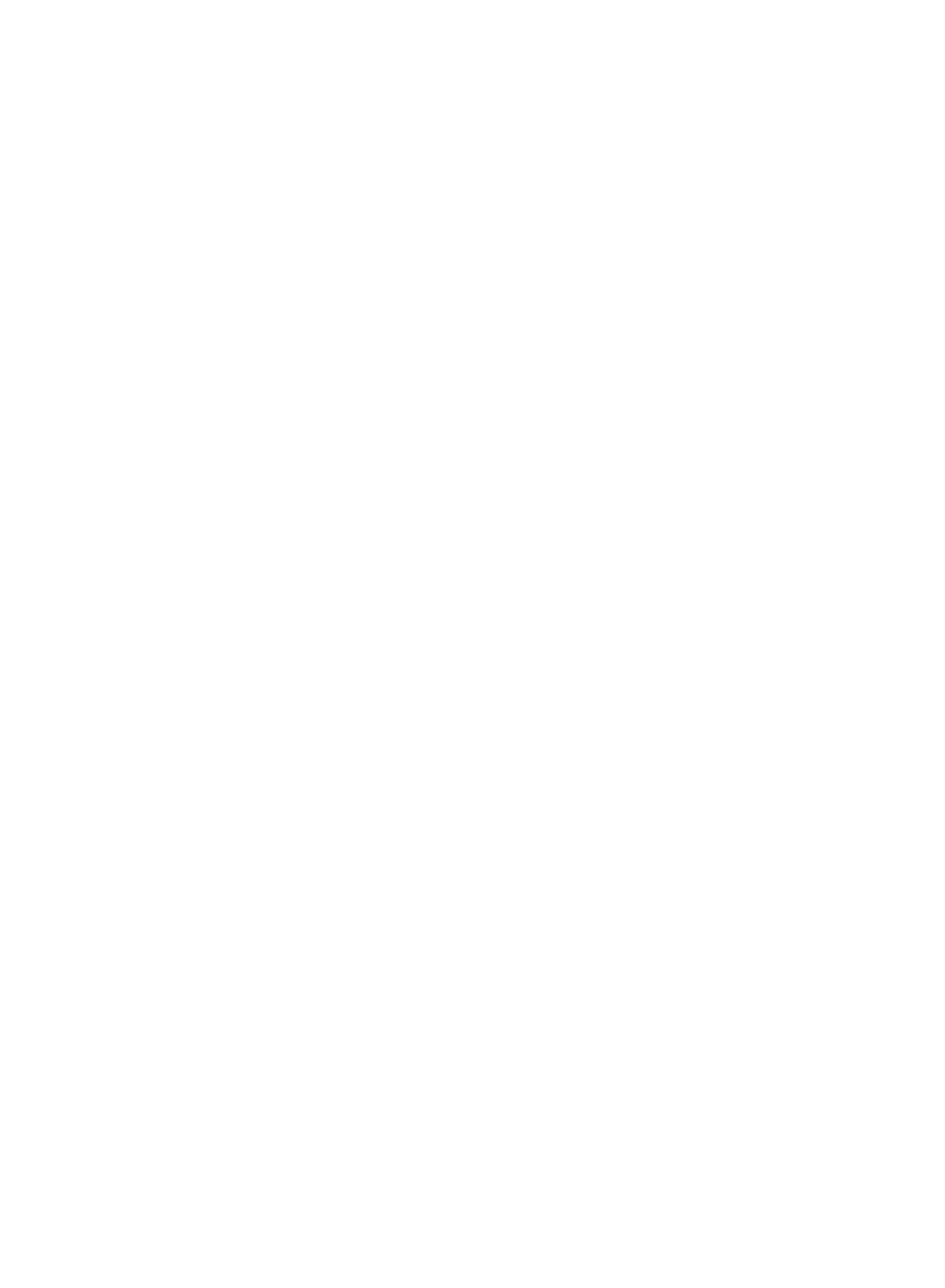#### **I. Introduction**

Domestic policy dictated by foreign pressure can lead to domestic resentment in at least two ways: first, regardless of market conditions, resentment towards outside control, and second, resentment resulting from disproportional rights between producers and consumers because of market conditions.

If left to market forces, supply and demand will establish a balance between access and incentive. Such a balance is promoted by a balance in political pressure from domestic consumers and producers on the domestic government concerning copyright protection. However, if the rights of domestic producers and consumers are balanced via a foreign source, there is greater risk of establishing domestically disproportional rights, i.e., the rights domestic consumers lose may not be balanced by what rights their domestic producer counterparts gain and vice versa. This would then promote an imbalance in political pressure on the domestic government concerning copyright protection. The upset party often will look outside its borders to vent frustration.

Over the past 200 years, the United States has allowed its copyright policy to be determined by domestic market forces. In contrast the United States puts international pressure on Korea to adopt "international" copyright standards, resulting in rising anti-American sentiment in Korea.

One alternative approach for the United States to strengthening copyright protection in Korea is market-based. The aim of a market-based approach would not only be to promote increased copyright protection for foreigners, but also be to reduce anti-American sentiment in Korea. Furthermore, a market-based approach would be more indicative of the approach the United States has followed to establish its own copyright policy concerning non-residents within the United States.

#### **II. Copyright and the United States' Non-Resident Polcy**

As mentioned above, the aims behind copyright law in American are as old as the United States itself.<sup>6</sup> Balancing rights between creators and consumers "[t]o promote

<sup>6)</sup> U. S. Const. art. VIII, §8, "To promote the Progress of Science and useful Arts, by securing for limited Times to Authors and Inventors the exclusive Right to their respective Writings and Discoveries."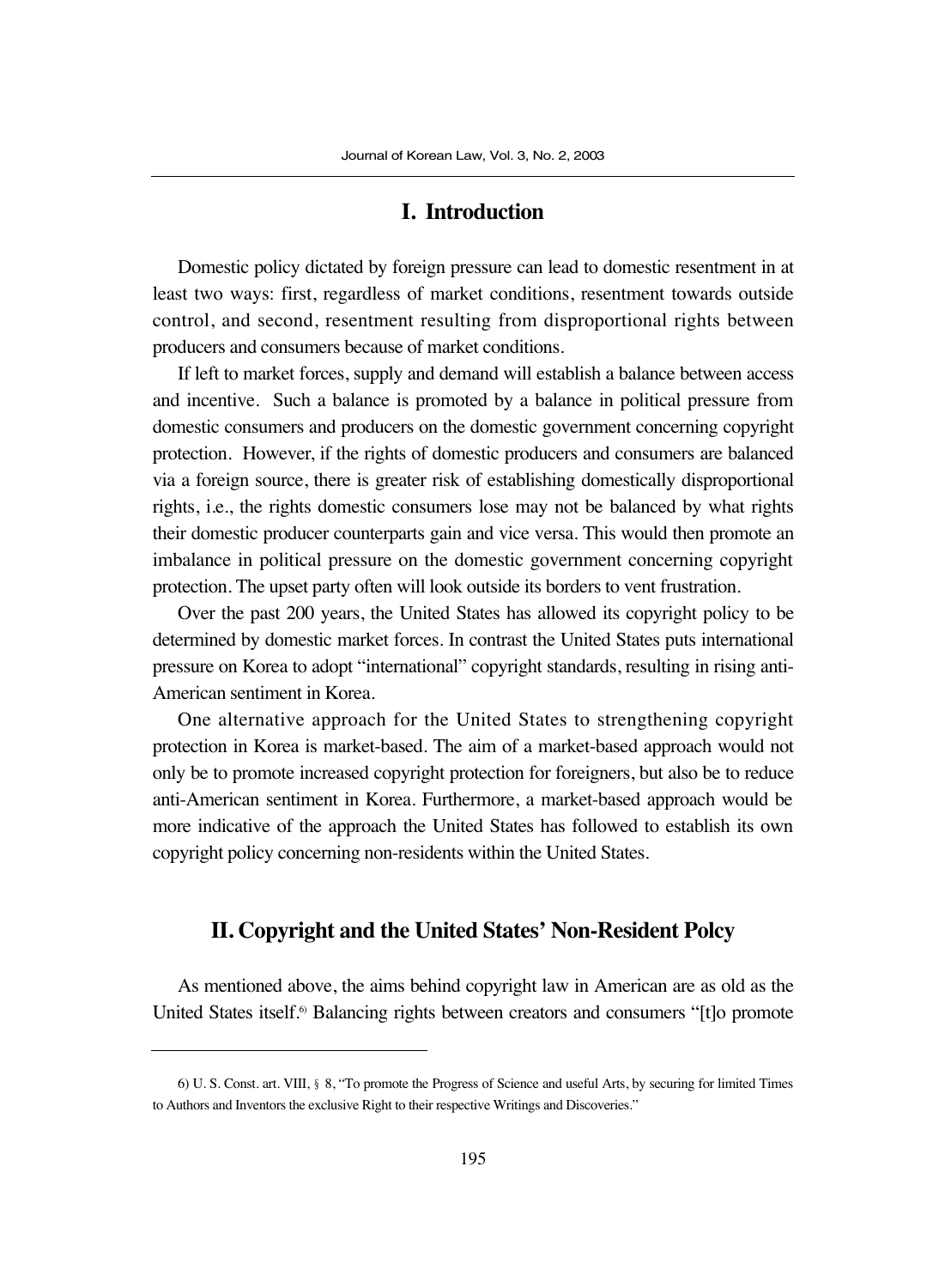the Progress of Science and useful Arts" has been the foremost recognized purpose behind copyright law in the United States.<sup>7)</sup> This rationale was solidified in America's first copyright statute in 1790. In the United States this balancing of rights, however, did not originally include non-residents. Barbara Ringer notes that historically the United States' non-resident copyright protection has been a policy promoted by "intellectual shortsightedness, political isolationism and narrow economic selfinterest."<sup>8)</sup>

The first significant sign of support for international copyright protection in the United States came perhaps only as early as 1837, in a report by the chairman of the Committee on Foreign Relations, Henry Clay.9) What became known as the *Clay Bill* was introduced several times between 1837 and 1842, but never reached a vote in the Senate.<sup>10)</sup> Subsequent legislation that sought to extend United States copyright protection to foreign authors met strong domestic opposition.<sup>11)</sup>

Only on March 03, 1891 did the international copyright movement in the United States take on any specific legislative form with the passage of the International Copyright Act.12) Even though the Act claimed to provide reciprocal copyright protection for foreigners, what became known as the "manufacturing clause" of the Act severely hampered foreign publishers' and other foreign copyright seekers' ability to obtain copyright protection in the United States.

For example, one requirement of the manufacturing clause required any foreign author seeking copyright protection in the United States to first manufacture two copies of the foreign work in the United States before initial distribution and sale of work in any market.<sup>13)</sup> Not only did this requirement hamper copyright protection for non-residents, but it also gave business to U. S. publishers, one of the main voices

<sup>7)</sup> *Id.*

<sup>8)</sup> Barbara A. Ringer, "The Role of the United States in International Copyright - Past, Present, and Future", 56(2) *Geo. L. J.* 1050, 1055 (1968); *see also id.* at 1054 "[F]or a century after enactment of the first United States copyright statute in 1790, ... the United States ... not only deny[ed] any protection to the published works of nonresident foreign authors, but actually appear[ed] to encourage piracy."

<sup>9)</sup> Ringer, "The Role of the United States in International Copyright", at 1054.

<sup>10)</sup> *Id*.

<sup>11)</sup> *Id*. "[P]rincipally by American printing and publishing interests who believed that their livelihood depended upon cheap reprints of English books."

<sup>12)</sup> *Id*.

<sup>13)</sup> *Id*. at 1056-57.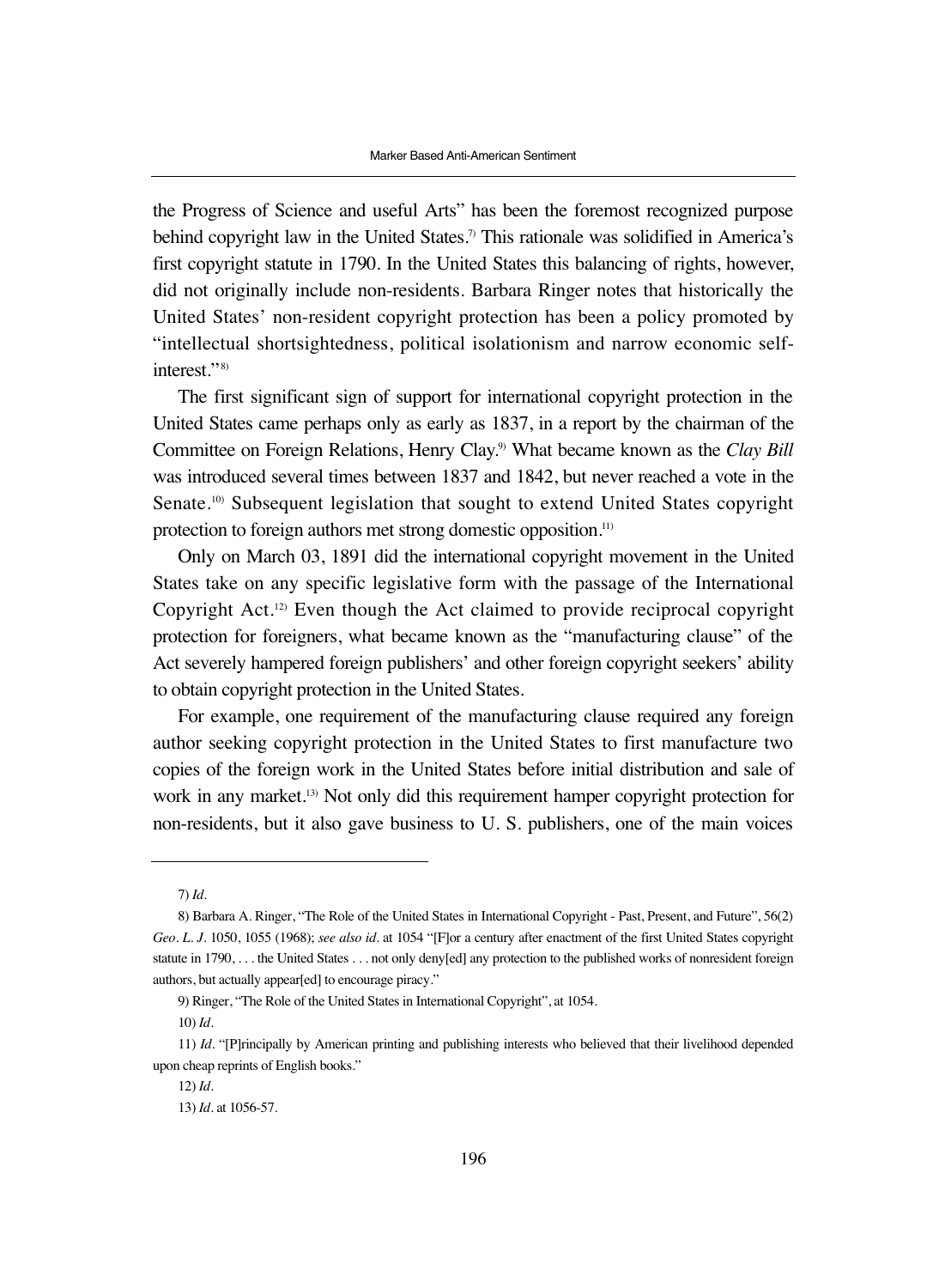against granting copyright protection for foreign works. This is an example of the type of political balancing that takes place with those involved in copyright protection.

After the Second World War, the United States made significant advances in promoting the copyrights of non-residents. However, even after the Universal Copyright Convention came into effect on September 16, 1955, other hurdles to foreign copyright protection remained.14) Some point to the United States' 1988 accession to the Berne Convention - considered by many to be the main international treaty regarding copyright protection - as the United States' true recognition of nonresident copyright protection. It is significant to note that the United States' ratification of the Berne Convention came over 100 years after the Convention originally came into being, and almost 200 years after the enactment of the American Copyright Statute of 1790. That means if we believe both Ringer and the USTR, over the past 200 years the United States has grown from a pirate to one of the leading proponents for establishment and enforcement of international copyright laws against piracy.15)

Why this change in policy for the United States; why did it take 200 years; why is the U.S. now pressuring countries like Korea to change along with it? The United States' original stance in 1790 of domestic dominance concerning copyright protection, and its resistance towards foreign pressure for international copyright protection, could be explained by its perception that granting reciprocal non-resident copyright protection would have the result of a net economic loss to the United States' domestic market. The United States' change in policy from isolation to exploitation of international copyright protection follows continuing developments in the United States' domestic market and its position in the global market. Perhaps most importantly, the United States "has gone from a net importer of copyrighted works to the world's largest net exporter." 16) J. Thomas McCarthy goes as far as to say, "[I]f no

<sup>14)</sup> *Id*. at 1061-62.

<sup>15) &</sup>quot;Economy of the mind", *The Economist Newspaper Ltd*., December 12, 1989 (UK Edition) "America's government estimates that patent pirates, trademark thieves and copyright bandits cost American industry over \$60 billion a year. At America's insistence, measures to stop the idea-thieves are being painfully negotiated under the General Agreement on Tariffs and Trade (GATT)."

<sup>16)</sup> Graeme B. Dinwoodie, "The Development and Incorporation of International Norms in the Formation of Copyright Law", 62 *Ohio St. L.J.* 733, 742 (2001) "Although the United States joined the Berne Convention only in 1988, it has recently sought to strengthen international copyright law with a zealotry displayed only by converts. But the conversion has been fostered by economic rather than philosophical considerations; the United States has gone from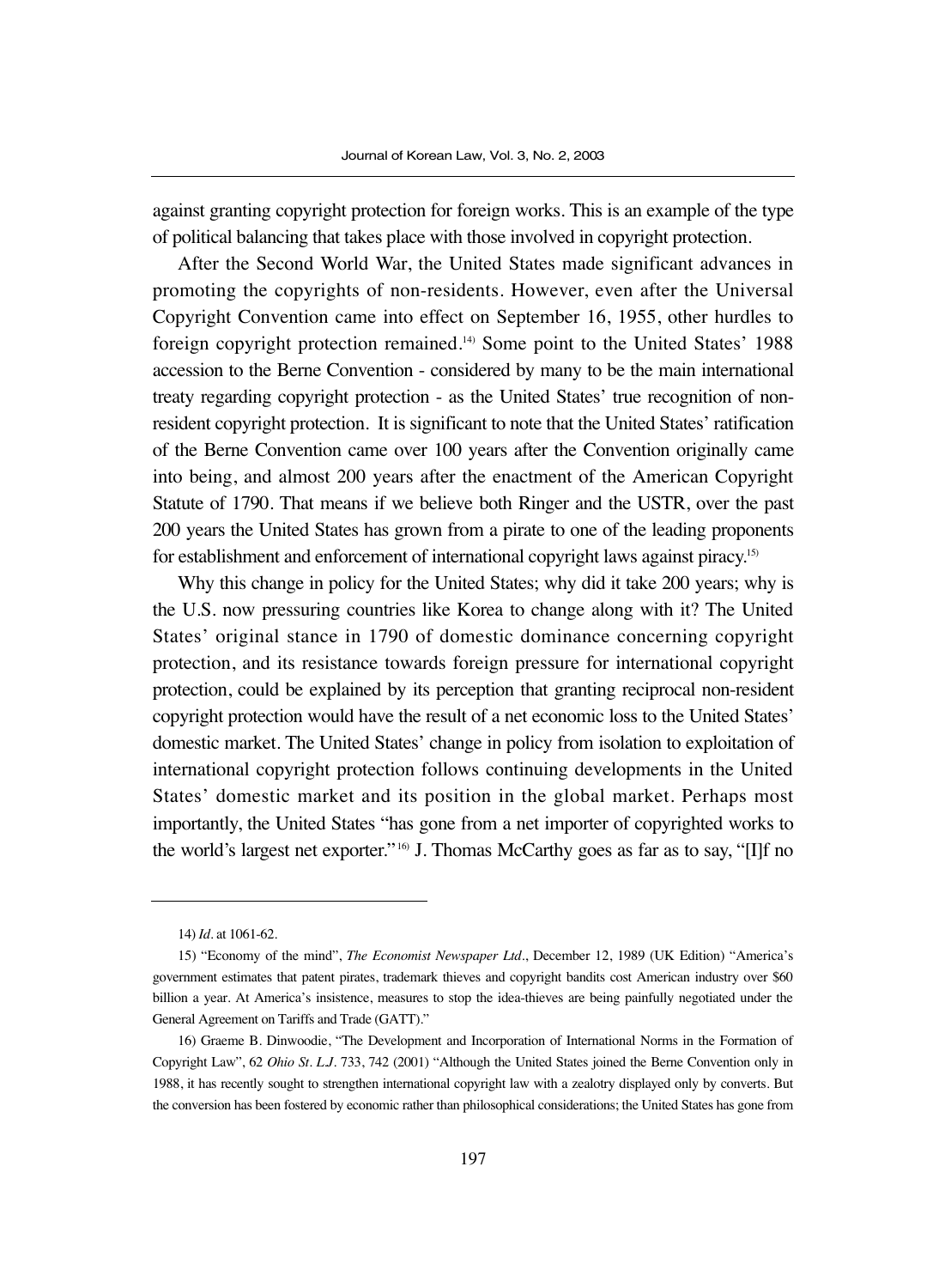intellectual property protection exists regarding technical and entertainment information, then we have little to sell to the rest of the world." 17)

This is a far cry from the early protective forces of the "American printing and publishing interests who believed that their livelihood depended upon cheap reprints of English books." Or is it? If the requests and concerns of the American printing and publishing companies of the 1800's are contrasted with those of the technological companies that make up the International Intellectual Property Alliance (IIPA) of the 2000's their respective cries look very similar.18)

The IIPA is a group of private U.S. companies that has a large financial stake in the international protection of copyrighted materials.<sup>19)</sup> It represents mostly companies with large export markets:

All types of computer software including business applications software and entertainment software (such as videogame CDs and cartridges, personal computer CD-ROMs and multimedia products); theatrical films, television programs, home videos and digital representations of audiovisual works; music, records, CDs, and audiocassettes; and textbooks, tradebooks, reference and professional publications and journals (in both electronic and print media).20)

The driving force behind the development of foreign copyright protection in the United States has been the domestic market of the United States itself. According to the *Economist*, the United States attributes annual losses to United States industries because of intellectual property infringements at \$60 billion.21) If this figure holds true for 1998, the IIPA would attribute roughly \$308.2 million of the total \$60 billion yearly losses to piracy in Korea alone.<sup>22)</sup>

While the United States' policy in relation to international copyright protection has

a net importer of copyrighted works to the world's largest net exporter." *See also* Ringer, *The Role of the United States in International Copyright,* at 1059, "[T]he United States had become an exporter in the copyright trade and something had to be done."

<sup>17)</sup> J.Thomas McCarthy, "Intellectual Property-America's Overlooked Export", 20*Dayton L. Rev.* 809, 813 (1995). 18) *Description of the IIPA*, at http://www.iipa.com/aboutiipa.html.

<sup>19)</sup> *Id.*

<sup>20)</sup> *Id.*

<sup>21) &</sup>quot;Economy of the mind", *The Economist Newspaper Ltd*.

<sup>22)</sup> International Intellectual Property Alliance, *2003 Special 301 Report South Korea*, 288, 289, at http://www.iipa.com/countryreports.html. Please note that the categories and the years involved are different.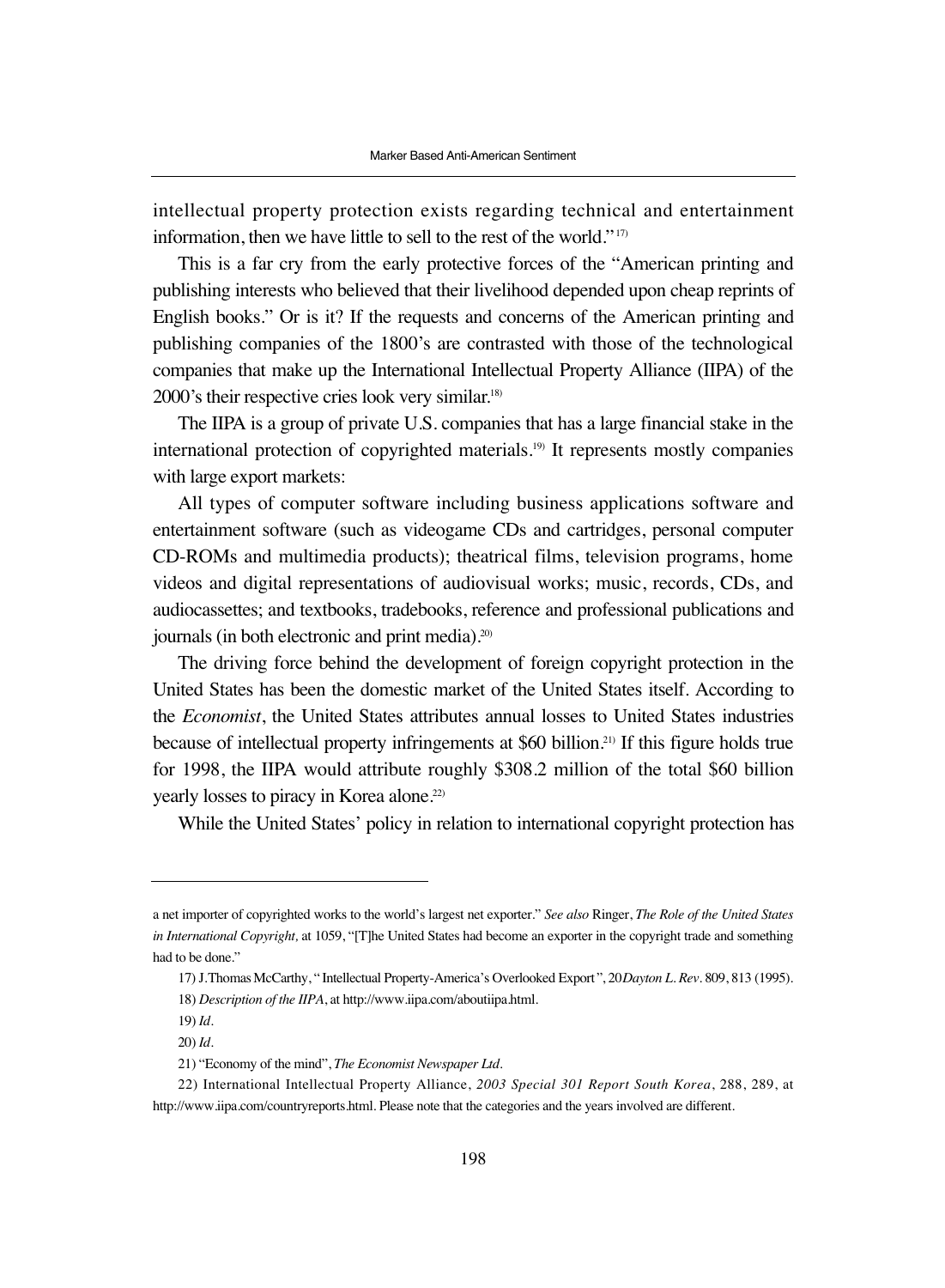changed significantly over the last two centuries, its "narrow economic self-interest" perhaps has not.

#### **III. United States Trade and Copyright Relations in Korea**

One of the first recorded American-led trading expeditions to Korea was that of a merchant-marine schooner the *General Sherman* in 1866. The circumstances surrounding the fate of the *General Sherman* are debatable.<sup>23)</sup> However, one description of the account of the *General Sherman's* encounter with Korea is as follows:

It is not well known that the US-Korean conflict dates back to July 1844 when the US Congress tabled a motion to trade with Korea - the Hermit Kingdom. In spite of this, an armed American merchant-marine schooner, the General Sherman, was dispatched to Korea to "survey" the waters of Korea. 24)

This account continues by reporting communication from Korea to the American ship regarding the government of Pyung-an's lack of desire to trade with the U.S. ship:

In the  $7<sup>th</sup>$  moon of Year Pyung-in (1866), a black foreign schooner . . . dropped anchor at . . . the border of Pyung-an and Whang-hae provinces. Governor Park Kyoo Soo of Pyung-an . . . sent Lee Hyon-ik, the deputy commander of the Pyongyang garrison, to the ship with four eggs and a message:

"You have reached the walls of our city when asked to stay put at Keupsa

<sup>23)</sup> Dr. S. Wells Williams, "Oppert's Kingdom of Corea", *New Englander and Yale Review,* Vol. 39, Issue 157, 509-21, 512 (W. L. Kingsley etc., New Haven, Sept. 1880).

<sup>24)</sup> Lee Wha Rang, "Sinking of the General Sherman: A US Marine Merchant Ship", March 19, 2000, at www.kimsoft.com/2000/Sherman.htm; *see also* Cesare Lomvroso, "Why Homicide Has Increased in the United States", *North American Review* No. CCCCCXCIV, 710, January, 1898.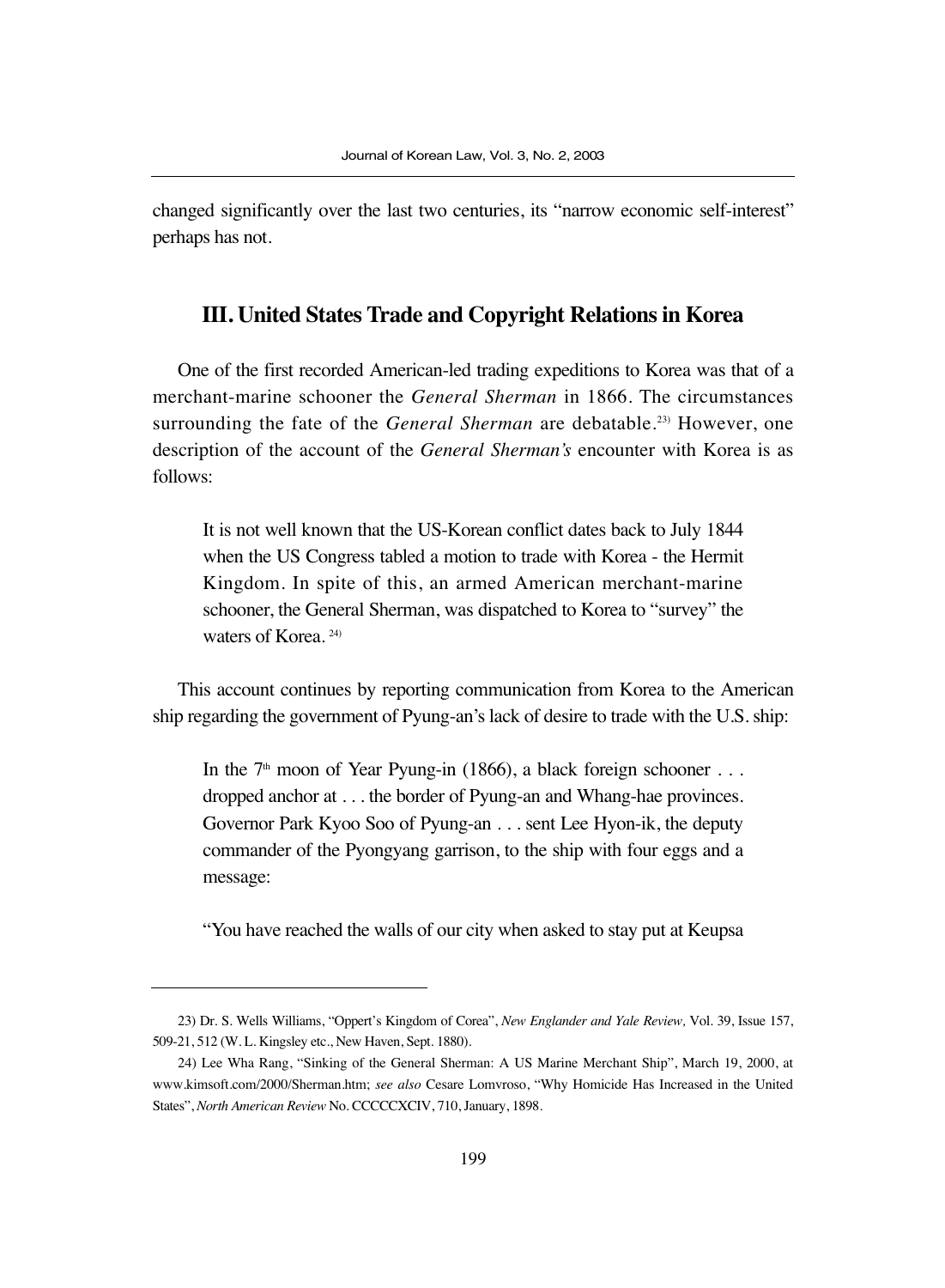Gate. You insist on trading with us, which is forbidden. Your actions have created a grave situation."

When the Americans refused to leave and continued to sail up the river toward Pyongyang, the American ship was sunk and all aboard were killed. This unfortunate incident triggered a series of American attacks on Korea. 25)

Having come halfway around the world to open trade with Korea, the *Sherman* ostensibly ignored Pyung-an's refusal to trade. After the *Sherman* failed to comply with the request of Governor SOO to leave Pyung-an, Governor SOO and the people of Pyung-an retaliated. Here, although there may well have been another cause for the violence, it would not have happened but for the *Sherman's* insistence on trade.

The beginning of U.S. influence on Korean copyright law dates back to a 1908 treaty between the United States and Japan.<sup>26)</sup> Since Korea was heavily influenced by Japan at that time, Korea was also subject to the treaty.<sup>27)</sup> This treaty extended to "American copyright holders in Korea the same copyright protection that existed in Japan."<sup>28)</sup>

The United States' influence on Korea was officially revived in 1983 when the two countries began bilateral discussions over copyright law.29) By 1985 the United States was mostly concerned with a draft form of Korea's third copyright bill.<sup>30)</sup> Korean officials claimed the bill was of their own making, and that any improvement in copyright protection in Korea should be reflective of Korea's domestic economic development, not the United States' political pressure.<sup>31)</sup>

Despite the Korean government's apprehension, 1986 and 1987 saw the enactment

<sup>25)</sup> Rang, "Sinking of the General Sherman".

<sup>26)</sup> Il-Hyung Lee, "Culturally-Based Copyright Systems: The United States and Korea in Conflict", *Wash. U. L. Q.* vol. 79, 1103, 1151 (2001).

<sup>27)</sup> Colonial control by Japan officially began in 1910.

<sup>28)</sup> Lee, *supra* not 26, at 1151.

<sup>29)</sup> R. Michael Gadbaw and Timothy J. Richards, "Intellectual Property Rights: Global Consensus, Global Conflict", 272-73 (*Westview Press* 1988).

<sup>30)</sup> *Id.*

<sup>31)</sup> *Id. see also* "that Korea had not yet reached a level of economic development at which increased protection of intellectual property would be cost-effective for Korea."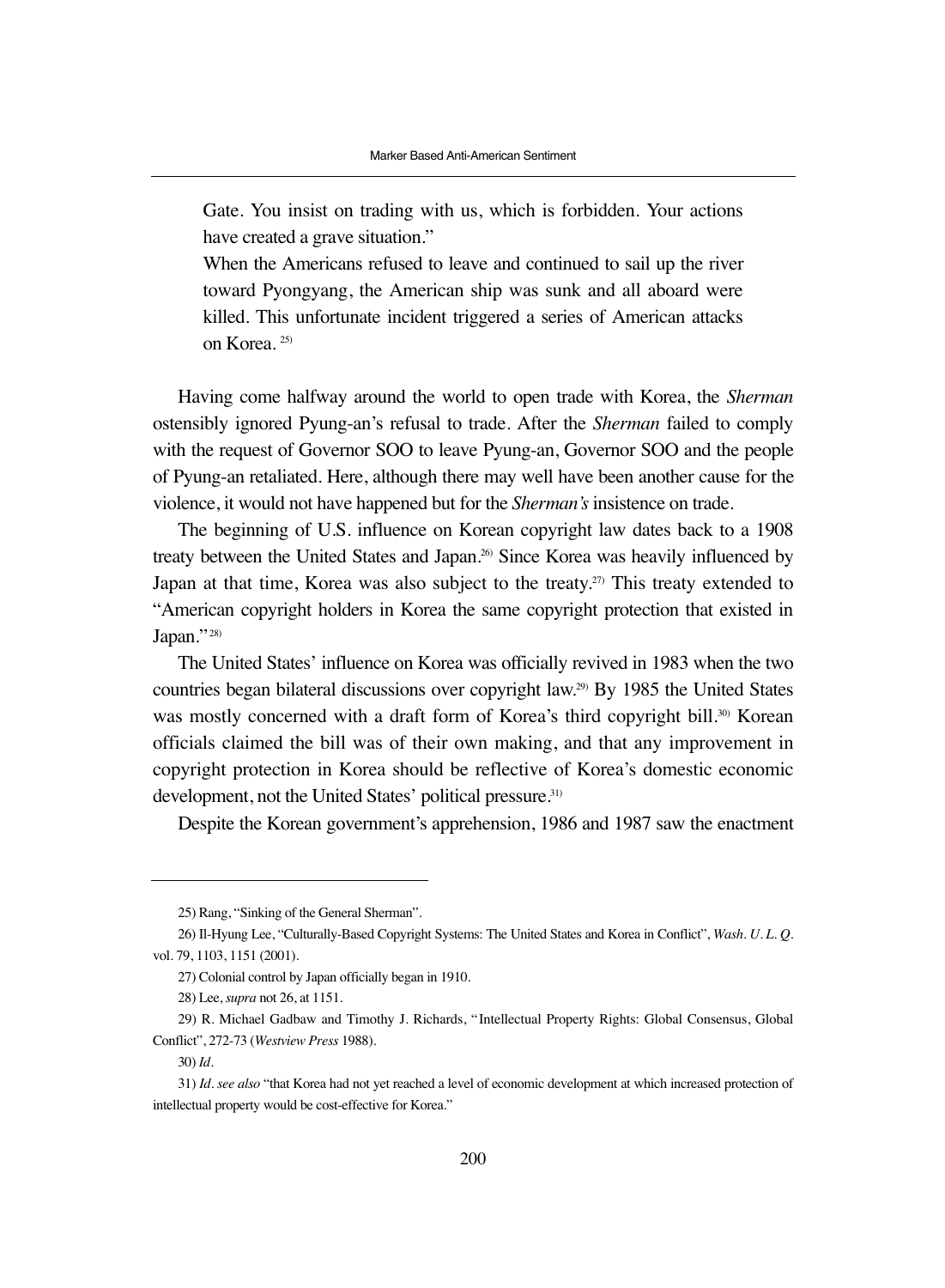of a series of revisions to the Patent, Trademark, and Copyright Acts of Korea. R. Michael Gadbaw claimed that these revisions were "catalyzed by a Section 301 investigation initiated by the United States Government in October 1985."<sup>32)</sup> (As amended, Section 301 of the United States Trade Act of 1974 is meant to "promote the adequate and effective protection of intellectual property rights in foreign countries." 33) Whatever the cause, the United States saw the revisions of Korea's intellectual property acts as a major victory in the battle over copyright protection for United States producers in Korea.<sup>34)</sup>

At present, the United States government continues to use its political and economic pressure to increase copyright protection in Korea for United States copyright holders.35) One of the main forces behind the action of the United States government in this regard is the IIPA, as mentioned above. The next section will further discuss the role of domestic market forces in shaping the United States' foreign policy concerning Korea, and Korea's response to continued pressure to protect United States' copyright holders in Korea.

#### **IV. Results of United States Pressure on Korea**

There are many obvious and expected results of the United States' continued pressure to increase non-resident copyright protection in Korea. One such result has been an increase in protection. However, this protection has been haphazard in many instances and non-existent in others.36)

The IIPA claims "incremental progress" over the last year against some forms of business software piracy.37) It admits a loss of ground concerning an "old form of

<sup>32)</sup> *Id*. at 272, but *see* note 2, at 272.

<sup>33)</sup> Judith H. Bello & Alan F. Holmer, "Special 301": Its Requirements, Implementation, and Significance", 13 *Fordham Int'l L.J.* 259 (1989).

<sup>34)</sup> Gadbaw, *supra* note 29, at 272.

<sup>35)</sup> United States Trade Representative, *2001 special 301 Report*, 1-37, at http://www.ustr.gov/enforcement/ special.pdf.

<sup>36)</sup> International Intellectual Property Alliance, 2003 Special 301 *Report South Korea*, 288-303, at http://www.iipa.com/countryreports.html.

<sup>37)</sup> *Id.*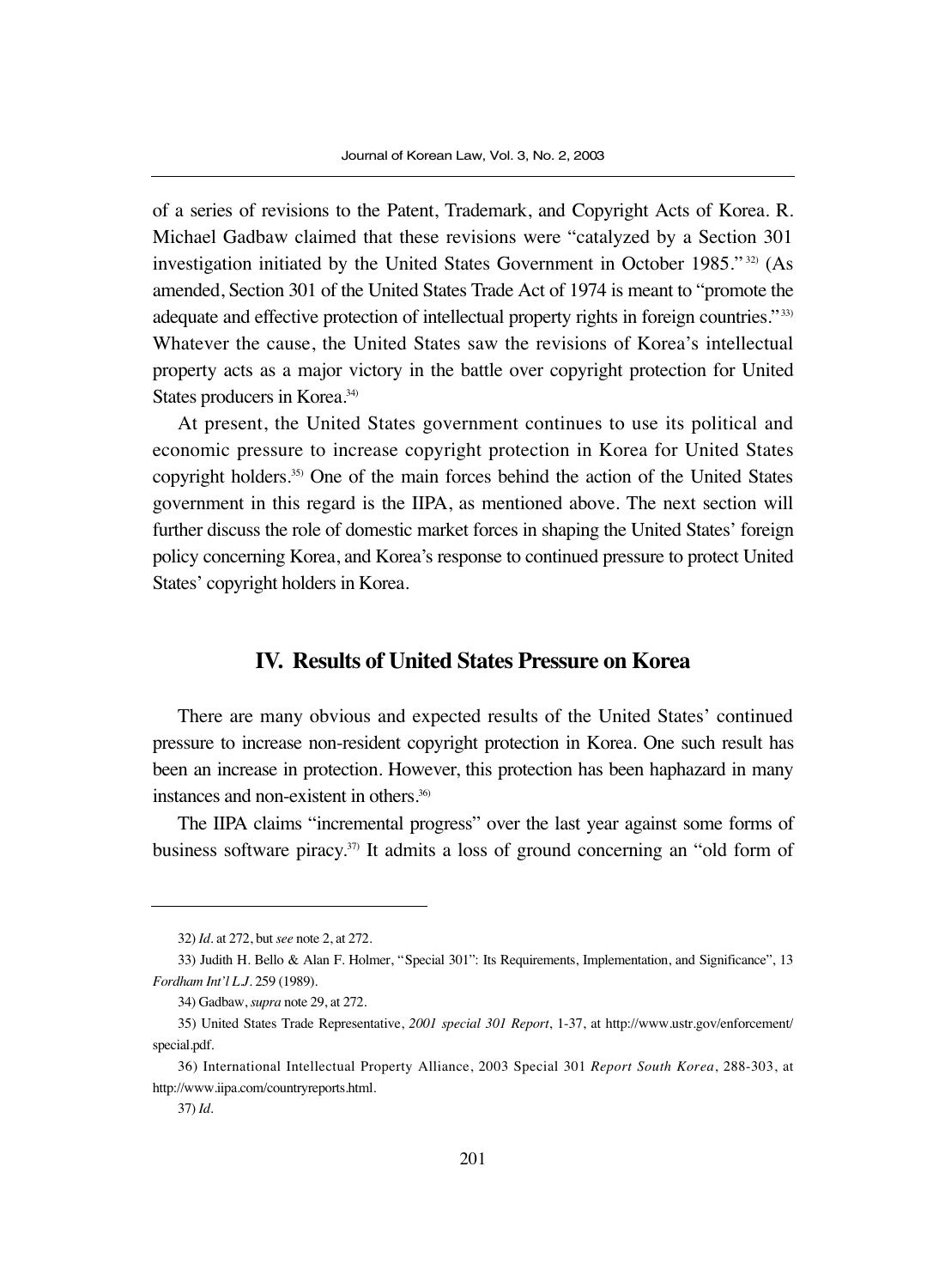audio-visual piracy." 38) Furthermore, book piracy seems to be on the rise and video piracy continues "unabated" in spite of attempts to stem the flow.39) The IIPA also claims estimated trade losses due to piracy in Korea have nearly doubled over the past four years - from \$302.8 million in 1998 to \$572.3 million in 2002.40) The IIPA chart below tracks this progression.

| Industry                                   |               | 2002 |       | 2001  |       | 2000  |       | 1999      | 1998  |           |
|--------------------------------------------|---------------|------|-------|-------|-------|-------|-------|-----------|-------|-----------|
|                                            | Level<br>Loss |      | Loss  | Level | Loss  | Level | Loss  | Level     | Loss  | Level     |
| <b>Motion Pictures</b>                     | 27.0          | 25%  | 25.0  | 25%   | 20.0  | 20%   | 20.0  | 20%       | 20.0  | 20%       |
| Records & Music                            | 6.9           | 20%  | 4.0   | 14%   | 7.0   | 19%   | 10.0  | 20%       | 10.0  | 15%       |
| <b>Business Software</b><br>Applications** | 121.4         | 50%  | 100.4 | 48%   | 177.2 | 56%   | 118.9 | 50%       | 115.7 | 64%       |
| Entertainment<br>Software                  | 381.0         | 36%  | 487.7 | 63%   | 157.0 | 90%   | 119.0 | 63%       | 122.1 | 65%       |
| <b>Books</b>                               | 36.0          | NA   | 35.0  | NA    | 39.0  | NA    | 39.0  | <b>NA</b> | 35.0  | <b>NA</b> |
| Totals                                     | 572.3         |      | 652.1 |       | 400.2 |       | 306.9 |           | 302.8 |           |

#### **[ Table 1 ] South Korea**41) **Estimated Trade Losss Due to Piracy (***in millions of UNITED STATES dollars***)**

**and Levels of Piracy: 1998 - 2002\***

\* The methodology used by IIPA member associations to calculate these estimated piracy levels and losses is described in IIPA's 2003 Special 301 submission, and is available on the IIPA website (www.iipa.com/pdf/2003spec301methodology.pdf)

38) *Id*.

39) *Id*.

<sup>\*\*</sup> BSA's estimated piracy losses and levels for 2002 are preliminary, and will be finalized in mid-2003. In IIPA's February 2002 Special 301 filing, BSA's 2001 estimates of \$134.2 million at 47% were identified as preliminary; BSA finalized its 2001 numbers in mid-2002, and those revised figures are reflected above. BSA's trade loss estimates reported here represent losses due to piracy which affect only UNITED STATES computer software publishers in this country, and differ from BSA's trade loss numbers released separately in its annual global piracy study which reflects losses to (a) all software publishers in this country (including UNITED STATES publishers) and (b) losses to local distributors and retailers in this country.

<sup>40)</sup> *Id.* at 289.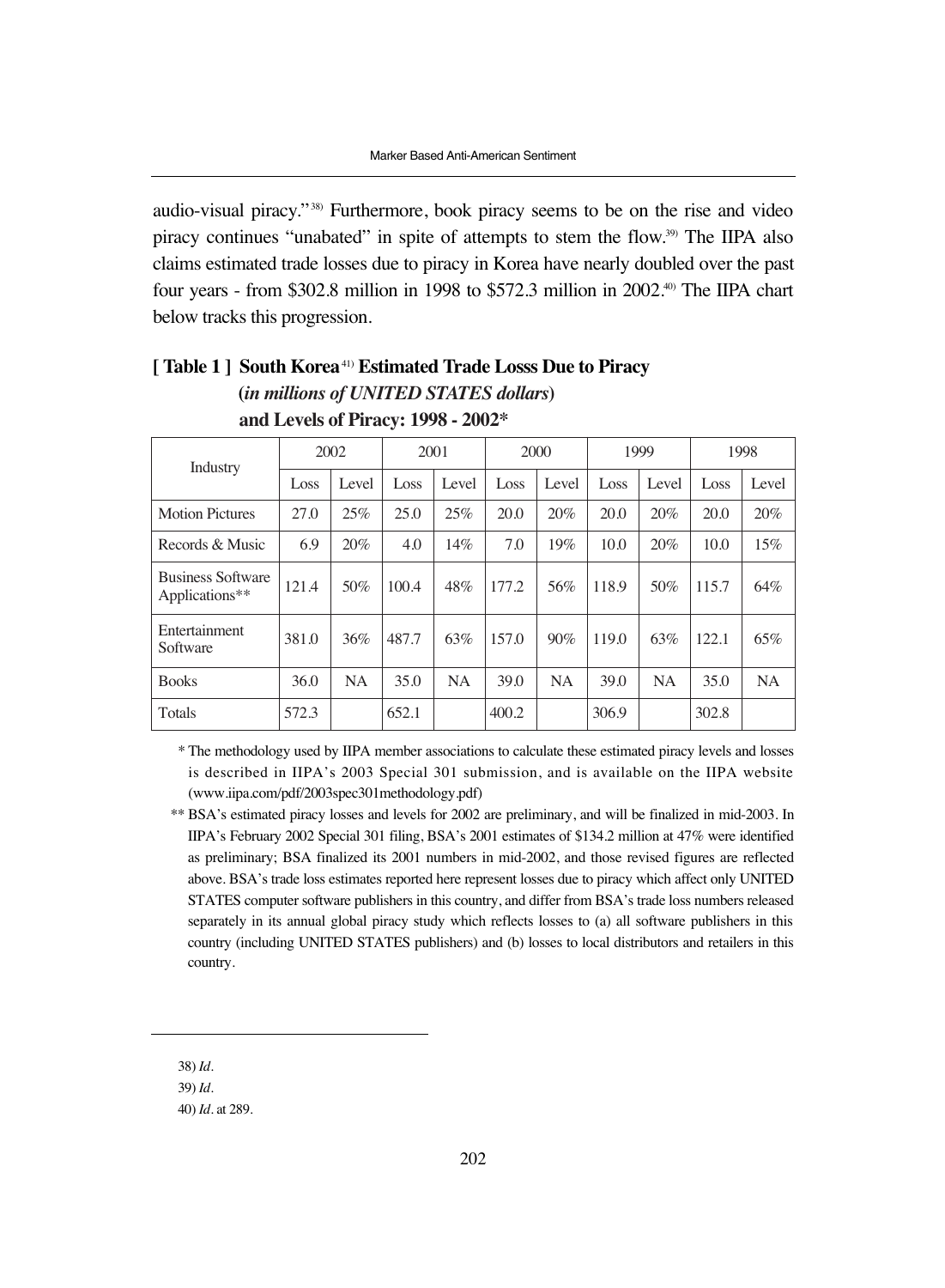The IIPA indicates that much work is still to be done if the United States wants to ensure complete or even substantial protection for its copyright holders in Korea. The USTR's Special 301 Report indicates that the United States Government agrees with the IIPA's studies 42) and addresses significant concerns with Korea by placing Korea on its "Priority Watch List." 43) The Special 301 Report also notes advancement in the fight against piracy and counterfeiting in Korea with orders from then President KIM to "the Ministries of Information and Communications and Ministry of Justice designed to strengthen their copyright enforcement efforts." 44) However, progress is limited, in part because of Korea's failure to provide full protection to works created after 1950. This is a specific example of how Korea has apparently been unable or unwilling to enforce certain international intellectual property commitments - e.g., the WTO agreement on Trade-Related Aspects of Intellectual Property Rights (TRIPS).45)

Another result of the United States' continued pressure to increase non-resident copyright protection in Korea has been a contribution to the rise in anti-American sentiment in Korea, beginning as far back as 1866 with the *General Sherman* tragedy.46) On its face, this incident had nothing to do with copyright protection; however, it illustrates a harsh response to the United States' efforts to impose the wishes of its markets on the domestic markets on Korea. This is similar to the relationship that exists today between the United States and Korea involving nonresident copyright protection.

A second example of a harsh Korean response to United States trade policy (more specifically related to copyright law) occurred with the 1908 treaty between the United States and Japan. $47$  Korea resented Japan's ensuing occupation and saw this treaty as an extension of Japan's occupational rule.

A third example took place throughout the late 1980's following the bilateral talks between the United States and Korea concerning intellectual property. Many Koreans did not want the revisions that followed these talks and resented the imposition of such

<sup>41)</sup> *Id*. Format of table has been modified.

<sup>42)</sup> United States Trade Representative, *2001 special 301 Report*, 1-21.

<sup>43)</sup> *Id.* at 1-3.

<sup>44)</sup> *Id.* at 12.

<sup>45)</sup> *Id.* at 20-21.

<sup>46)</sup> Rang, *supra* note 24, *see also* Williams, *supra* note 23.

<sup>47)</sup> Lee, *supra* note 26, at 1151.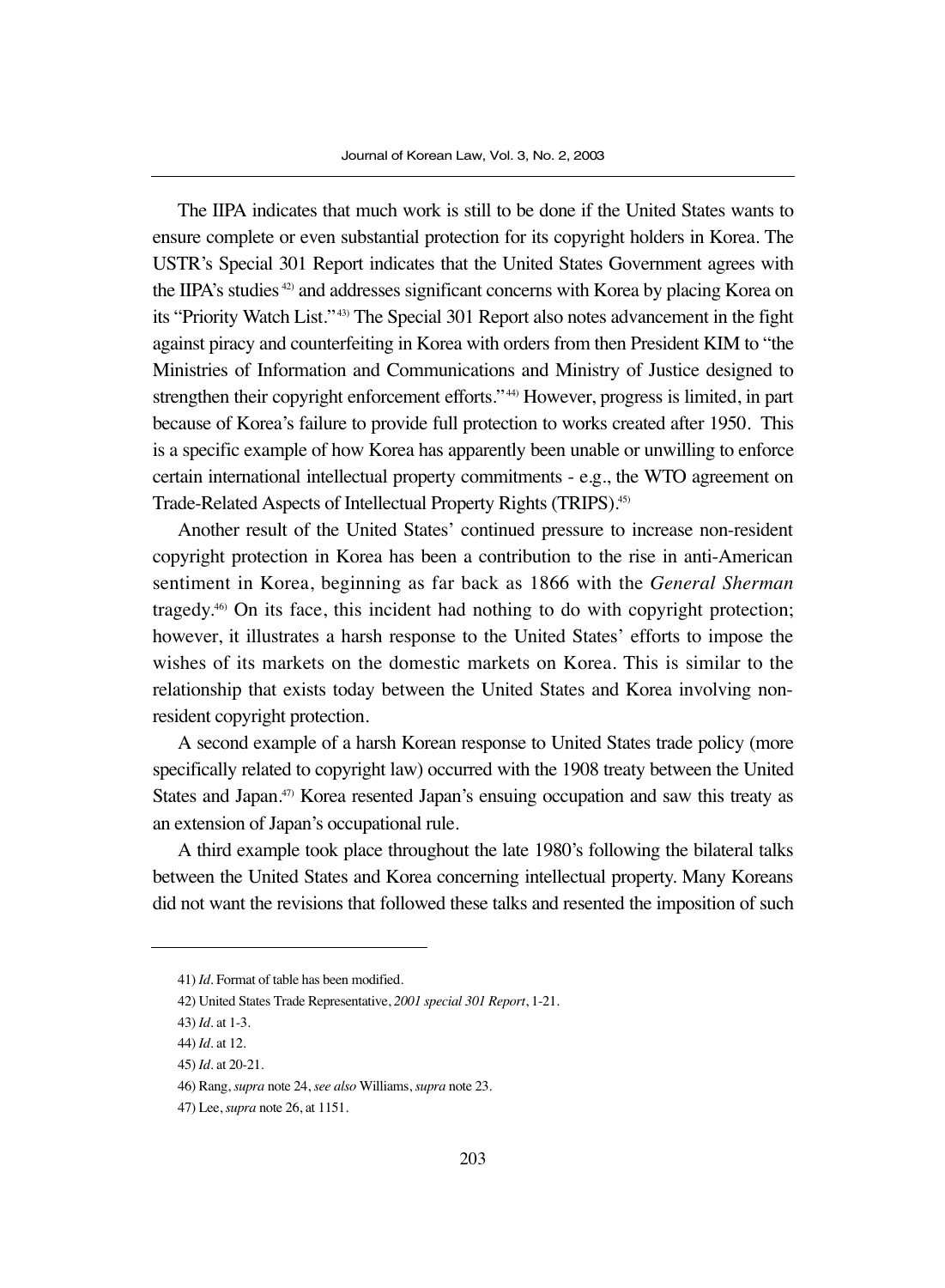change by the United States government. For example, "the Korean Publishers' Association staged an 'Anti-United States Pressure' rally in which headbands were worn to protest United States efforts at intellectual property reform."48)

Friction . . . had been caused in the late 1980s by South Korea's trade surplus [with the United States]. Correcting and eliminating this trade imbalance became the center of economic controversy between Seoul and Washington. Although Seoul gave in to Washington's demands to avoid being designated as a "priority foreign country" (PFC) under the United States "Super 301" provisions of the Omnibus Trade and Competitiveness Act of 1988 economic policymakers in Seoul greatly resented this unilateral economic threat. They also feared that the PFC designation would fuel anti-Americanism throughout South Korea.<sup>49)</sup>

Although the United States was able to achieve broad intellectual property rights reform in Korea during the 1980's, it was almost exclusively through trade leverage.<sup>50</sup> There was very little support from Korea's domestic market.51) This created an imbalance between producers and consumers in Korea. As much as Koreans attributed this imbalance to the United States, anti-American sentiment was the result.

The next two tables - taken from R. Michael Gadbaw, *Intellectual Property Rights* illustrate sources of domestic and foreign political pressure on the Korean Government to improve protection for intellectual property rights.

<sup>48)</sup> *Id*. at 280.

<sup>49)</sup> Library of Congress Country Studies, *Korea - A Country Study, Relations with the United States* (1990) at http://memory.loc.gov/frd/cs/cshome.html.

<sup>50)</sup> Gadbaw, *supra* note 29, at 276.

<sup>51)</sup> *Id*.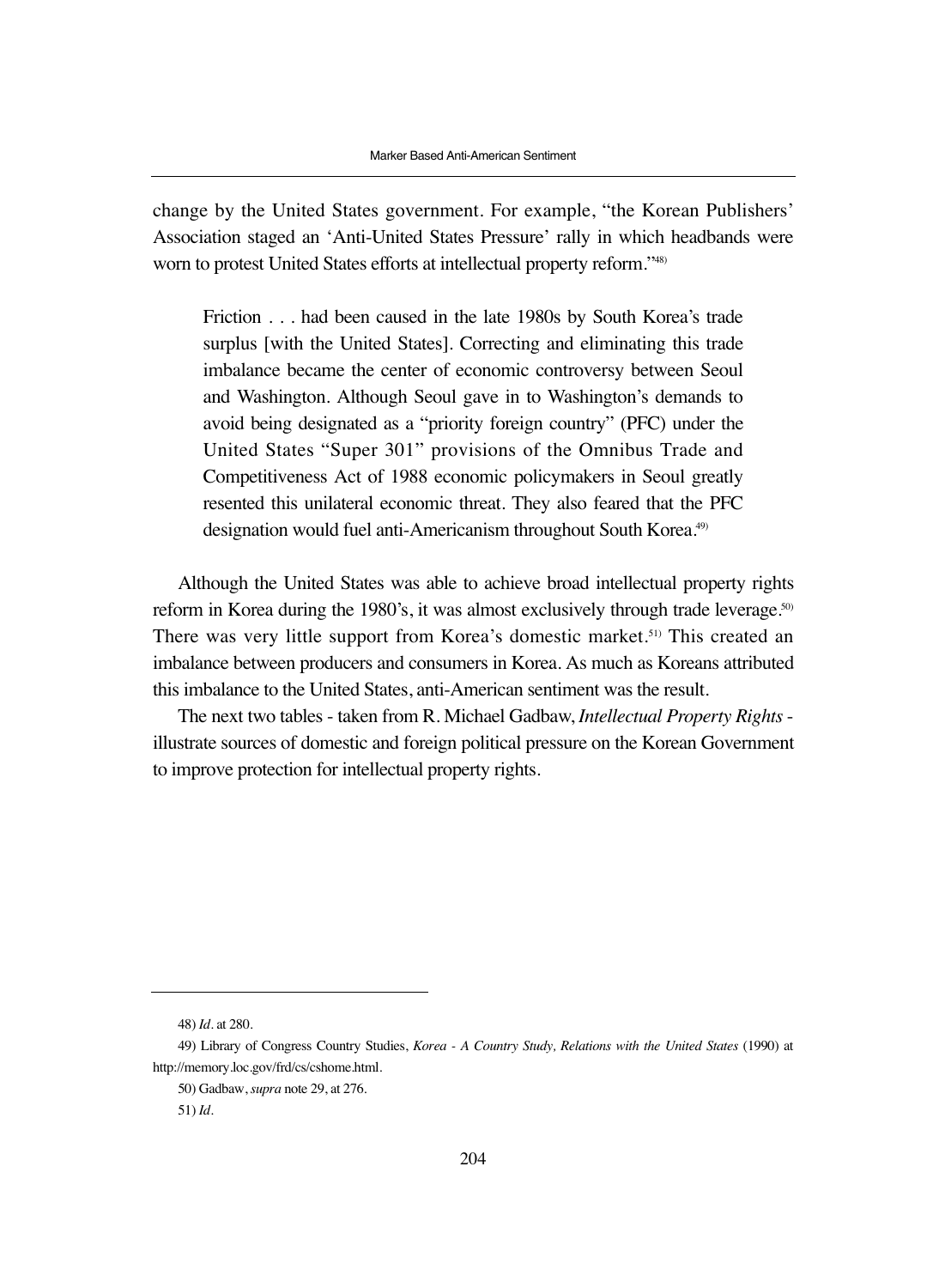### **[ Table 8.1**52) **] Basic Political Pressures on Korean Government to Provide Improved Protection For Intellectual Property**

| Domestic         |                   |                |                  |      |                |                |              |                |               | Foreign  |   |                  |   |                |                | Total          |             |                                                 |                |
|------------------|-------------------|----------------|------------------|------|----------------|----------------|--------------|----------------|---------------|----------|---|------------------|---|----------------|----------------|----------------|-------------|-------------------------------------------------|----------------|
|                  | <b>Innovators</b> |                | <b>Violators</b> |      |                | Trading<br>Co. |              |                | Consumers     |          |   | <b>Investors</b> |   |                | <b>Traders</b> |                |             | Net Private sector<br><b>Political Pressure</b> |                |
|                  | $\mathsf{A}$      | B              | C                | A    | B              | $\mathcal{C}$  | $\mathbf{A}$ | B              | $\mathcal{C}$ | A        | B | $\mathcal{C}$    | A | B              | $\mathcal{C}$  | A              | B           | C                                               |                |
| Patent           | 3                 | $\overline{c}$ | 6                | $-5$ | $\overline{4}$ | $-20$          | $\Omega$     | $\overline{4}$ | $\Omega$      | $-1$     | 3 | $-3$             | 5 | $\overline{4}$ | 20             | $\overline{4}$ | 12          | 12                                              | 15             |
| Copyright        | 5                 | $\overline{c}$ | 10               | $-5$ | 3              | $-15$          | $\Omega$     | $\overline{4}$ | $\Omega$      | $-3$     | 3 | $-9$             | 3 | $\overline{4}$ | 12             | 3              | $\mathbf Q$ | 9                                               | 7              |
| Trademark        | 5                 | 2              | 10 <sup>1</sup>  | $-5$ | 3              | $-15$          | $\Omega$     | $\overline{4}$ | $\Omega$      | $-1$     | 3 | $-3$             | 5 | $\overline{4}$ | 20             | 5              | 15          | 15                                              | 27             |
| Trd. Secret      | 3                 | $\overline{c}$ | 6                | $-5$ | $\overline{4}$ | $-20$          | $\theta$     | $\overline{4}$ | $\Omega$      | $\Omega$ | 3 | $\Omega$         | 3 | $\overline{4}$ | 12             | $\mathbf{1}$   | 3           | 3                                               |                |
| <b>Mask Work</b> | 1                 | 3              | 3                | $-5$ | 3              | $-15$          | $\Omega$     | $\overline{4}$ | $\Omega$      | 1        | 2 | $\overline{c}$   | 3 | $\overline{4}$ | 12             | $\theta$       | $\Omega$    | $\Omega$                                        | $\overline{2}$ |
| Overall*         | 4                 | 3              | 12               | $-5$ | $\overline{4}$ | $-20$          | $\Omega$     | $\overline{4}$ | $\Omega$      | $-3$     | 3 | -9               | 5 | $\overline{4}$ | 20             | 3              | 3           | 9                                               | 12             |

| $A =$ position of increased protection for this form of intellectual property               |
|---------------------------------------------------------------------------------------------|
| $B =$ political impact (based on political influence of the interested party on this issue) |
| $C = a^*b$                                                                                  |

\* Based on weighting of above factors given varying degrees of importance of each form of intellectual property protection to each group.

\* primarily involved in removal of agricultural chemical label requirements

According to Table 8.1, above, net domestic pressure on the Korean government to improve copyright protection is negative fourteen. Foreign interests, mainly the United States, create a net foreign pressure of twenty-one. The United States is lobbying for something the Korean domestic market does not want. With regards to Chart 8.1, the Korean Publishers Association exerts stronger pressure on the government than the Korean Music Copyright Association (KOMCA), the Korean Society of Authors, and the Korean Phonogram Association combined. This demonstrates the imbalance between domestic innovators and consumers. There is an imbalance in what the market wants and what the market is given; it vents itself in anti-American sentiment.

<sup>52)</sup> *Id*. at 278, format modified.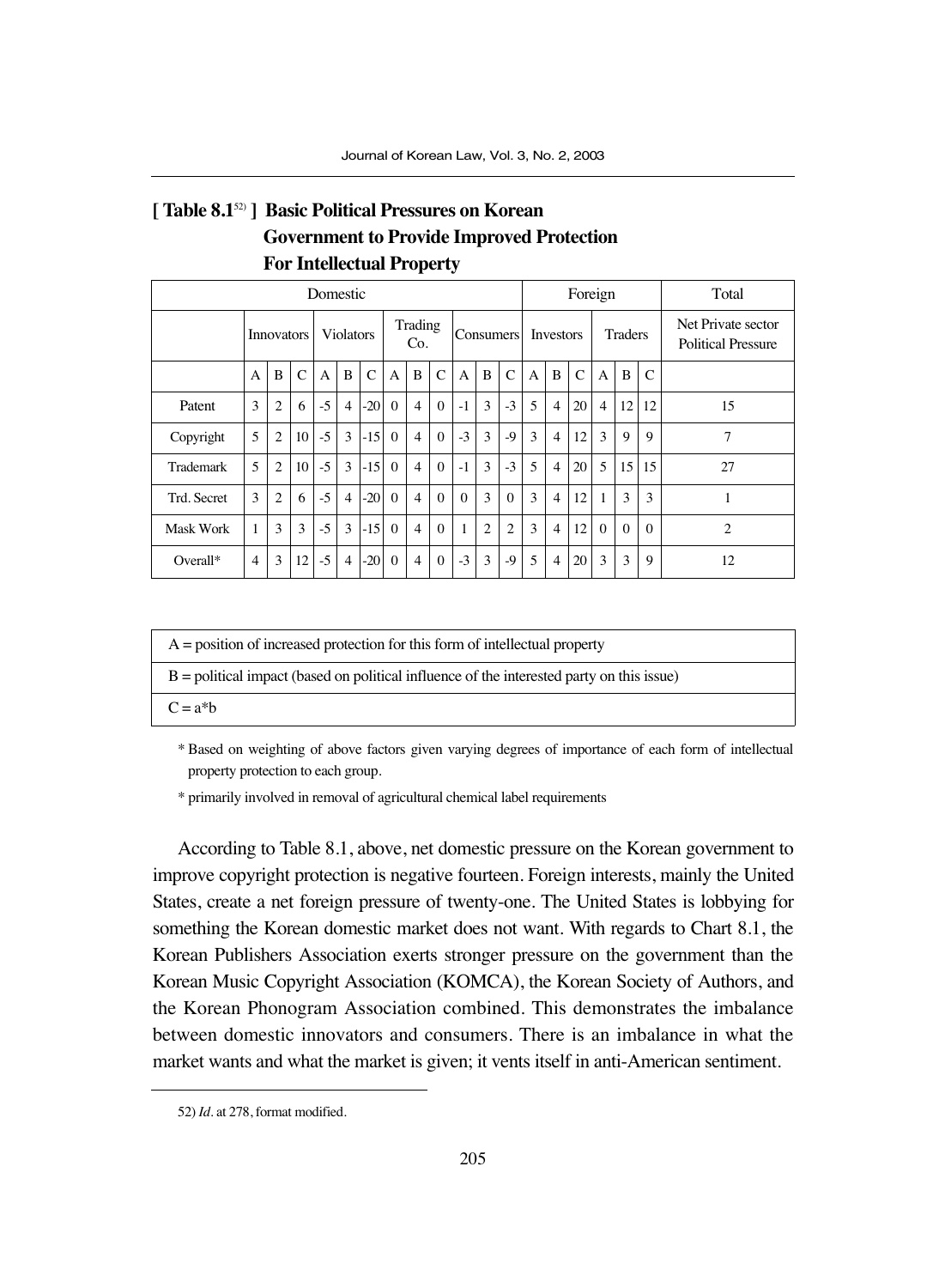| For A:                         | <b>Total Column Key</b>                                                                                                   |  |  |  |
|--------------------------------|---------------------------------------------------------------------------------------------------------------------------|--|--|--|
| $+5$ = favor Strongly          | $>24$ = Strong net private sector pressure on government to<br><b>improve</b> intellectual property right protection.     |  |  |  |
| $0 = no position$              | $10-25$ = Moderate net private sector pressure on government to<br><b>improve</b> intellectual property right protection. |  |  |  |
| $-5$ = oppose strongly         | $0-9$ = Some, but minimal, net private sector pressure on government<br>to improve intellectual property right protection |  |  |  |
|                                | $-9-0$ = Some, but minimal, net private sector pressure on government<br>to reduce intellectual property right protection |  |  |  |
| For B:                         | $-25$ to $-10$ = Moderate net private sector pressure on government to<br>reduce intellectual property right protection.  |  |  |  |
| $+5$ = strong influence        | $\leq$ 25 = Strong net private sector pressure on government to reduce<br>intellectual property right protection.         |  |  |  |
| $0 =$ no influence             |                                                                                                                           |  |  |  |
| Total = sum of all columns "c" |                                                                                                                           |  |  |  |

## **[ Chart 8.1**53) **] Private Sector Organizations Active on Intellectual Property Issues in Korea**

|                            | <b>Favor Increased Protection</b>                                                                          | Oppose Increased Protection                                                      |  |  |  |  |
|----------------------------|------------------------------------------------------------------------------------------------------------|----------------------------------------------------------------------------------|--|--|--|--|
| General                    | Korean Intellectual Property Research<br>Society (KIPS)                                                    |                                                                                  |  |  |  |  |
| <b>Industrial Property</b> | Foreign Pharmaceutical<br>Representative Group (FPRG)<br>Foreign Agriculture Suppliers Group*              | Korean Pharmaceutical Association<br>Korean Agricultural Chemical<br>Association |  |  |  |  |
| Copyright                  | Korean Music Copyright Association<br>(KOMCA)<br>Korean Society of Authors<br>Korean Phonogram Association | Korean Publishers Association                                                    |  |  |  |  |

53) *Id*. at 279.